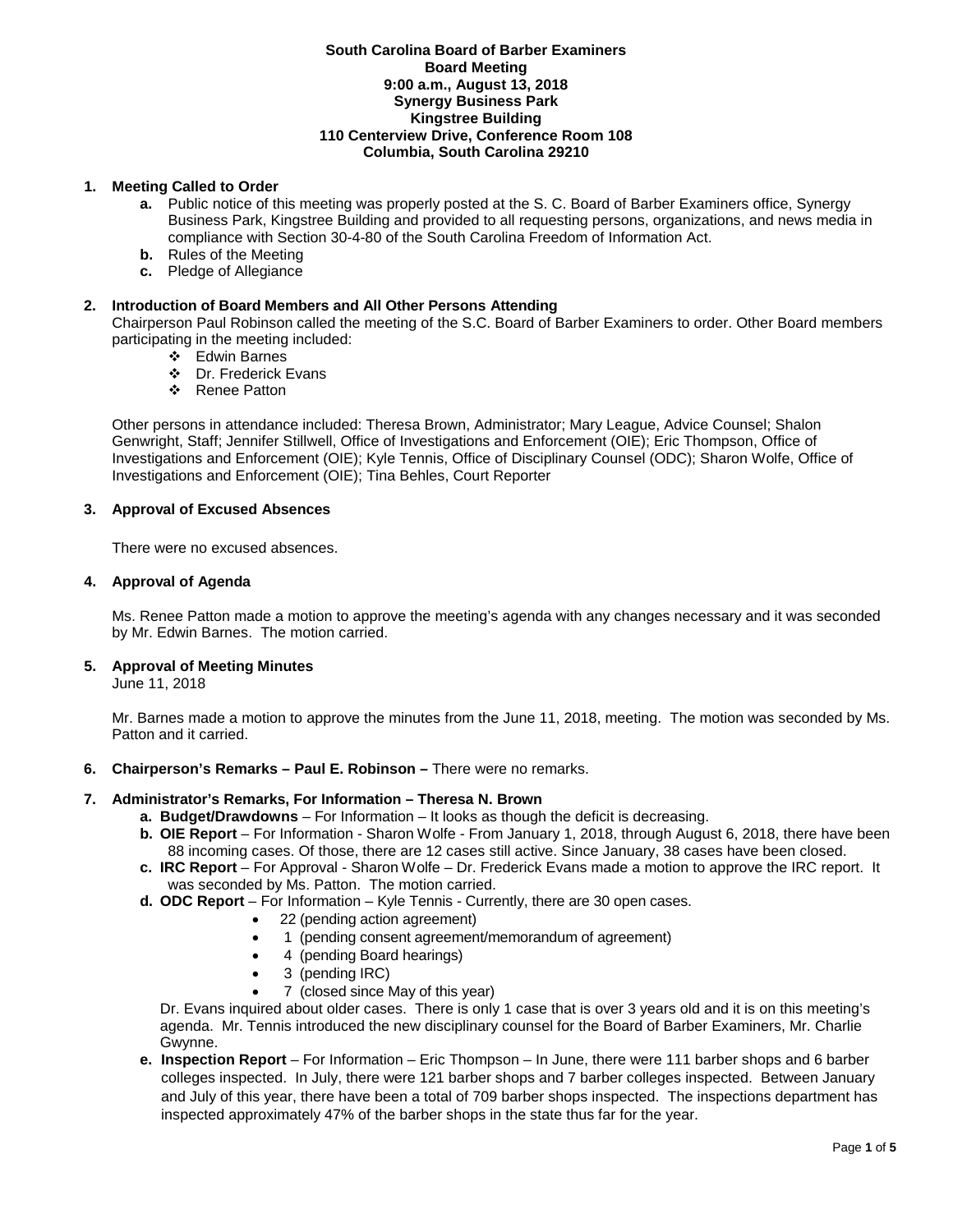When it comes to mobile barber shops, if a Board member sees notification of such via social media, they may file an official complaint online as it has to be in writing.

# **8. Old Business**

**a.** Consideration of Early Testing

Chairperson Robinson spoke out of turn at the previous meeting and would like to revisit and reconsider this approval for barber students. Ms. Theresa Brown, Board Administrator, stated that allowing early testing for barber students would allow the barber college students to test once they obtain at least 1,350 hours and onthe-job training students to test at 1,728 hours. If the students fail the examinations, it gives them the opportunity to have more training in the areas that they are lacking in. When barber students graduate, they take the examinations, but have no mechanism for refresher training. The license is not given until the hours are fully completed. An affidavit of completion will be needed to obtain licensure. The way that it stands today is that the hours must be fully completed to register for the examination. Dr. Evans suggested the students only acquiring 1,350 hours as they may have mastered the content already. The Board of Cosmetology has had success with the examinations being taken early. Ms. Patton mentioned safety issues. The Board is in agreeance to not make any changes. If the students are failing the examination, then it falls back on the instructors as they are not preparing them to pass the examinations. Dr. Evans stated that there is no accountability when it comes to the instructors, and he is unsure of how the Board can legally address it. The consensus of the Board was for the barber students not to take the examination early.

A motion was made by Ms. Patton to rescind the previous Board decision on early testing consideration and it was seconded by Mr. Barnes. The motion carried.

# **9. New Business**

### **a. Application Hearings**

**i.** Kristy Owens

Ms. Kristy Owens came before the Board for approval of a second student permit. She currently has an active student permit with B-Unique Beauty & Barber Academy. A motion was made by Ms. Patton into a closed session for Ms. Kristy Owens's application hearing, in order to stay in compliance with federal law. The motion was seconded by Dr. Evans and it carried.

Ms. Patton made a motion to go into an executive session to garner legal advice on the application hearing and it was seconded by Dr. Evans. The motion carried.

Mr. Barnes made a motion to come out of the executive session and it was seconded by Ms. Patton. The motion carried. There were no motions made or votes taken during the executive session.

Dr. Evans made a motion to grant a second student permit to Ms. Kristy Owens and it was seconded by Mr. Barnes. The motion carried.

A motion was made by Ms. Patton to come out of the closed session and it was seconded by Mr. Barnes. The motion carried.

**ii.** Charles B. Harris

This application hearing took place after the disciplinary hearing, case 2014-25.

Mr. Charles Harris came before the Board seeking approval to reinstate his Registered Barber license. He has a criminal background record and is under supervised release until October of 2022.

Ms. Patton made a motion to grant Mr. Charles Harris his Registered Barber license and it was seconded by Dr. Evans. The motion carried. He must comply with the disciplinary order and provide a SLED report each year, at his own expense, showing no additional charges.

#### **iii.** Zachary Fleming

Mr. Zachary Fleming came before the Board seeking approval for a second student permit. He currently has an active student permit with the Academy of Barber Training.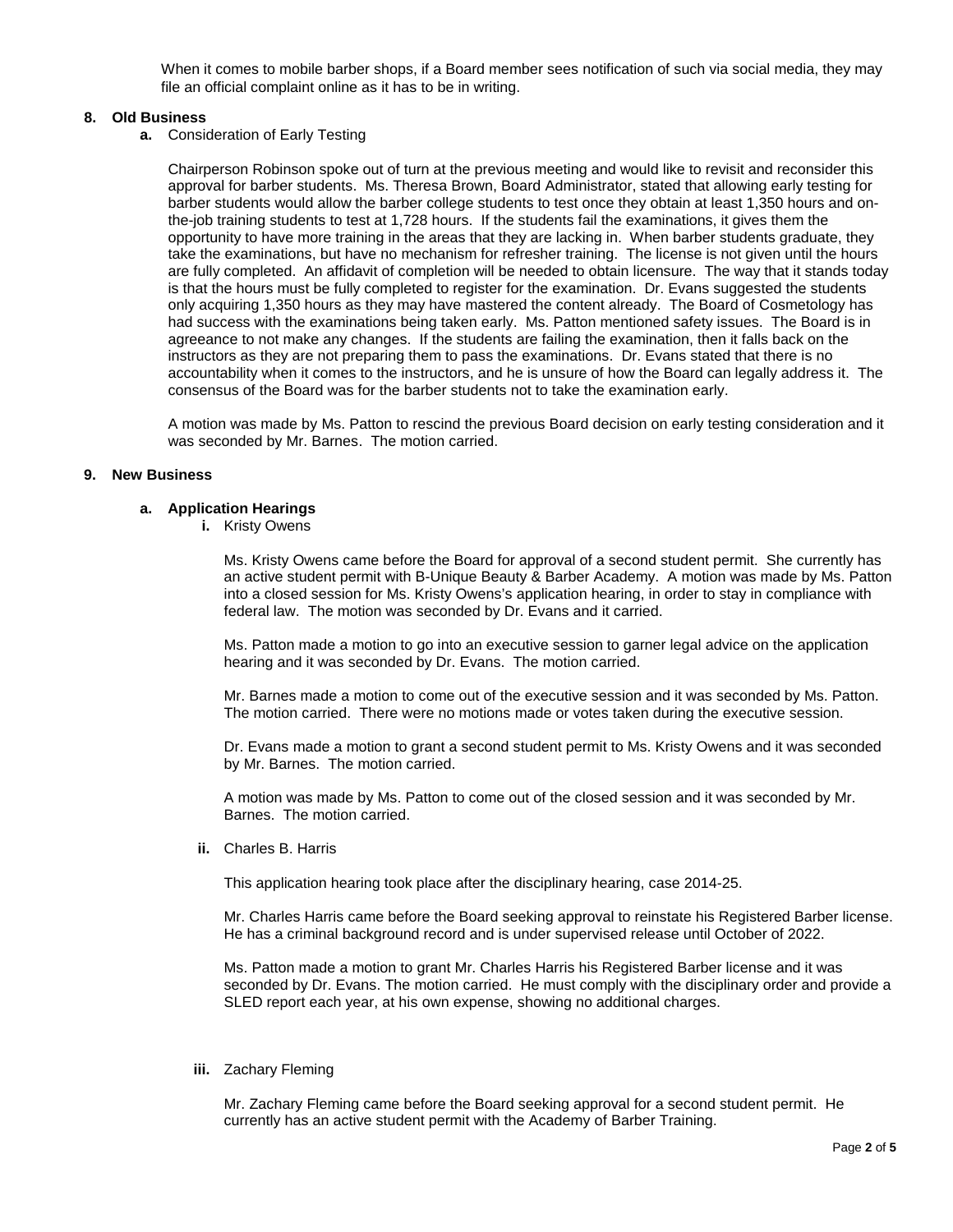A motion was made by Dr. Evans to go into a closed session to stay within federal guidelines and it was seconded by Mr. Barnes. The motion carried. Mr. Fleming requested that his mother remain present, which was allowed.

Dr. Evans made a motion to approve a second student permit for Mr. Zachary Fleming and it was seconded by Mr. Barnes and Ms. Patton. The motion carried.

A motion was made by Mr. Barnes to come out of the closed session and it was seconded by Ms. Patton. The motion carried.

A motion was made by Dr. Evans to grant authority to the staff to approve second student permits. This includes permits that have not expired. If something is seen that staff needs to make the Board aware of, it may be brought to the Board. This motion was seconded by Ms. Patton and it carried.

#### **iv.** Nelson Wheaton

Mr. Nelson Wheaton came before the Board seeking licensure as a Registered Barber Apprentice. He has a criminal background record that accompanied his PCS application. He previously came before the Board in 2011, prior to serving more prison time. He has successfully completed both examinations. Mr. Wheaton's supervised release began on August 23, 2017, and he has had no problems since being released.

A motion was made by Dr. Evans for Mr. Nelson Wheaton to be granted licensure with probation to run concurrent with his federal probation. Mr. Wheaton should supply a criminal record each year at his expense that shows no additional convictions. The motion was seconded by Ms. Patton and it carried.

**v.** James Wallace

Mr. James Wallace came before the Board seeking to gain licensure as a Registered Barber. Mr. Wallace has a criminal background record and was represented by an attorney, Mr. Douglas Jennings. Mr. Wallace was previously licensed as a Registered Barber, but he had to retake the practical examination as his license had been lapsed since 2007. Letters of recommendation were passed out from representatives of his hometown. He committed a federal offense in 2003 and is currently on probation for five (5) years, which began on April 19, 2018. He has successfully completed the reexamination.

Ms. Patton made a motion to reinstate Mr. James Wallace's licensure with five (5) years of probation. A SLED report should be submitted each year (at Mr. Wallace's expense) to the Board that shows no additional charges or convictions. The motion was seconded by Dr. Evans and it carried. A Board order will be sent to Attorney Douglas Jennings's office.

**vi.** Maxton Johnson

Mr. Maxton Johnson is requesting licensure as a Barber Instructor by surpassing the three year timeframe as a Master Hair Care Specialist. He previously held Master Hair Care Specialist and Barber Instructor licenses that lapsed in 2011 and has recently reinstated his Master Hair Care Specialist via examination. He does not want to wait three years to gain licensure as a Barber Instructor again, which seems more like a penalty.

It was noted that the Barber Instructor examination's requirement has since changed.

Dr. Evans made a motion to approve Mr. Maxton Johnson to take the Barber Instructor examination and it was seconded by Ms. Patton. The motion carried.

# **b. Consideration of Licensure**

**i.** Chelsea Henry

Ms. Chelsea Henry is seeking approval to become a Barber Instructor as she was allowed to take the Barber Instructor examination and successfully completed both parts. She was just licensed as a Master Hair Care Specialist in March of 2018.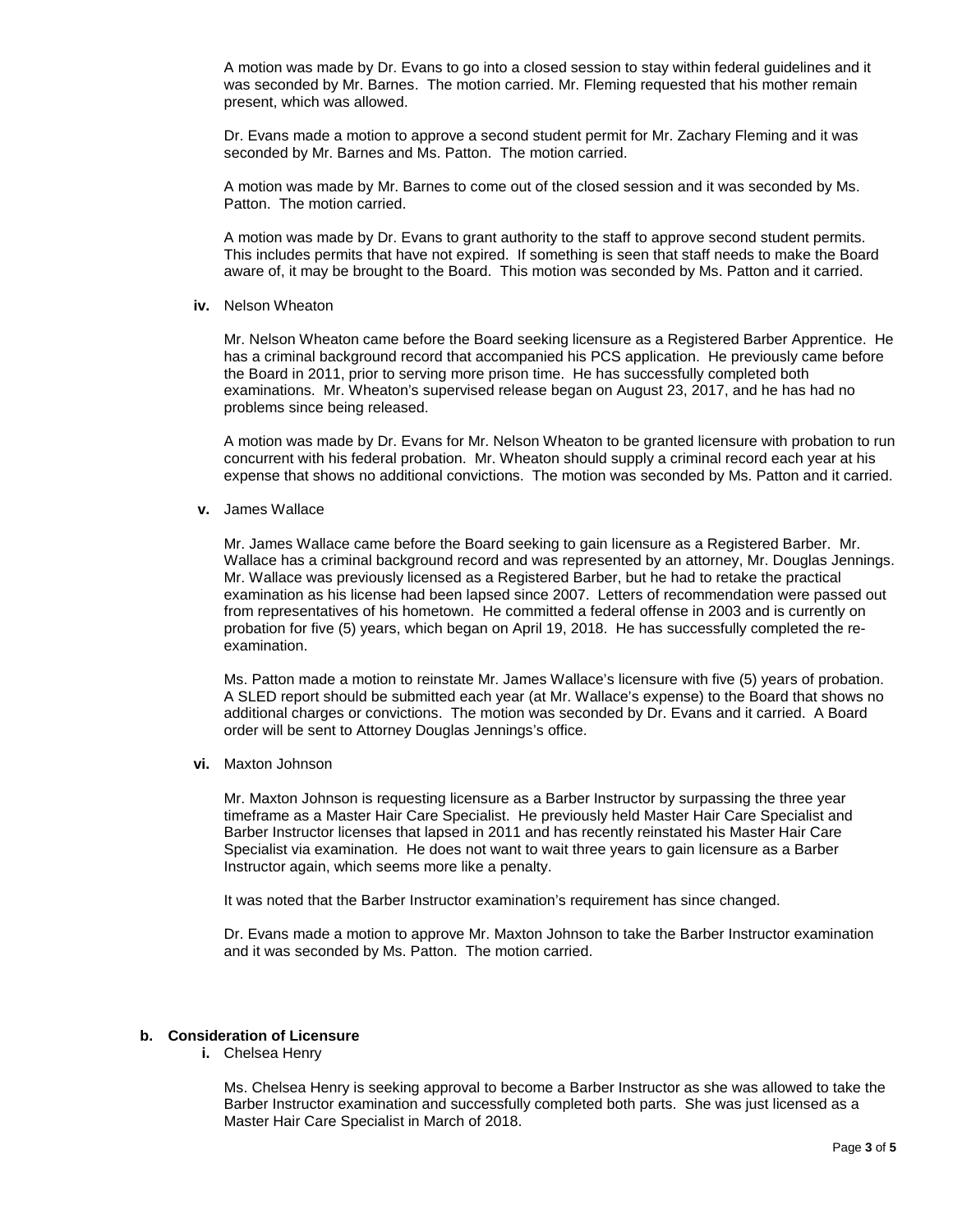Dr. Evans made a motion to go into an executive session to garner legal advice on the consideration and it was seconded by Mr. Barnes. The motion carried.

Mr. Barnes made a motion to come out of the executive session and it was seconded by Ms. Patton. The motion carried. There were no motions made or votes taken during the executive session.

A motion was made by Dr. Evans on the consideration of licensure for Ms. Chelsea Henry that the Board is restricted by state statutes/laws for three (3) years of experience as a Registered Barber or Master Hair Care Specialist. The motion was seconded by Ms. Patton and it carried.

Ms. Henry asked about the students who withdrew from their schools and tried to apply to become students with her. A letter may be issued to the students to let them know that they may get another instructor. She feels the motion was very unfair and that it was not her fault as she followed the path that she was told. After meeting with Ms. Theresa Brown, Board Administrator, she was told to be prepared for approval or denial at the Board meeting.

## **c. Consideration of School Changes**

**i.** Neecie's College of Barbering

Ms. Audrey Boykin represented Neecie's College of Barbering and was seeking approval of a school location change. The number of students enrolled has grown and space is tight. Mr. Barnes inquired about "elementary chemistry" and what it consisted of. Ms. Boykin stated that it consisted of relaxing, color, and permanent waving. Her curriculum differs from what has been established according to the booklet.

Dr. Evans made a motion that approval of the location change of Neecie's College of Barbering is granted, pending corrections being made and inspections by a state inspector and Board member. The motion was seconded by Ms. Patton and it carried.

### **d. 2018 Revisions to NIC Theory and Practical Examinations**

The old and new content was discussed thoroughly.

A motion was made by Ms. Patton to accept the NIC practical examination changes for the Registered Barber. The changes will be incorporated within 90 days. The motion was seconded by Dr. Evans and it carried.

Ms. Patton made a motion to accept the NIC practical examination changes for Barber Styling (Master Hair Care Specialist) and it was seconded by Dr. Evans. The motion carried. The changes will be incorporated within 90 days.

Ms. Patton made a motion to accept the new NIC theory examination for both Barber Styling and Registered Barber. The motion was seconded by Dr. Evans and it carried. The changes will be incorporated within 90 days.

The company reviews the examination every five  $(5)$  years and is still based on a  $9<sup>th</sup>$  grade level.

# **e. Consideration of Pivot Point Textbooks**

Once NIC gives official approval of the Pivot Point textbooks, they may be endorsed by the Board to use as a reference. The textbooks shows close similarities to the Milady textbooks.

Ms. Patton made a motion to accept the Pivot Point textbooks, if approved, to add as a reference for barber instructors and students to utilize. It may be added to the student permit application and we may ask PCS to send out a letter.

# **10. Hearings – Kyle Tennis**

**i.** 2014-25

This case was in the matter of Mr. Charles Harris. A memorandum of agreement was signed by Mr. Harris where he has admitted to the facts. He pled guilty to crimes and has served time in prison, whereas he was released in 2017 and under supervised release status.

A motion was made by Ms. Patton to go into an executive session to garner legal advice on case